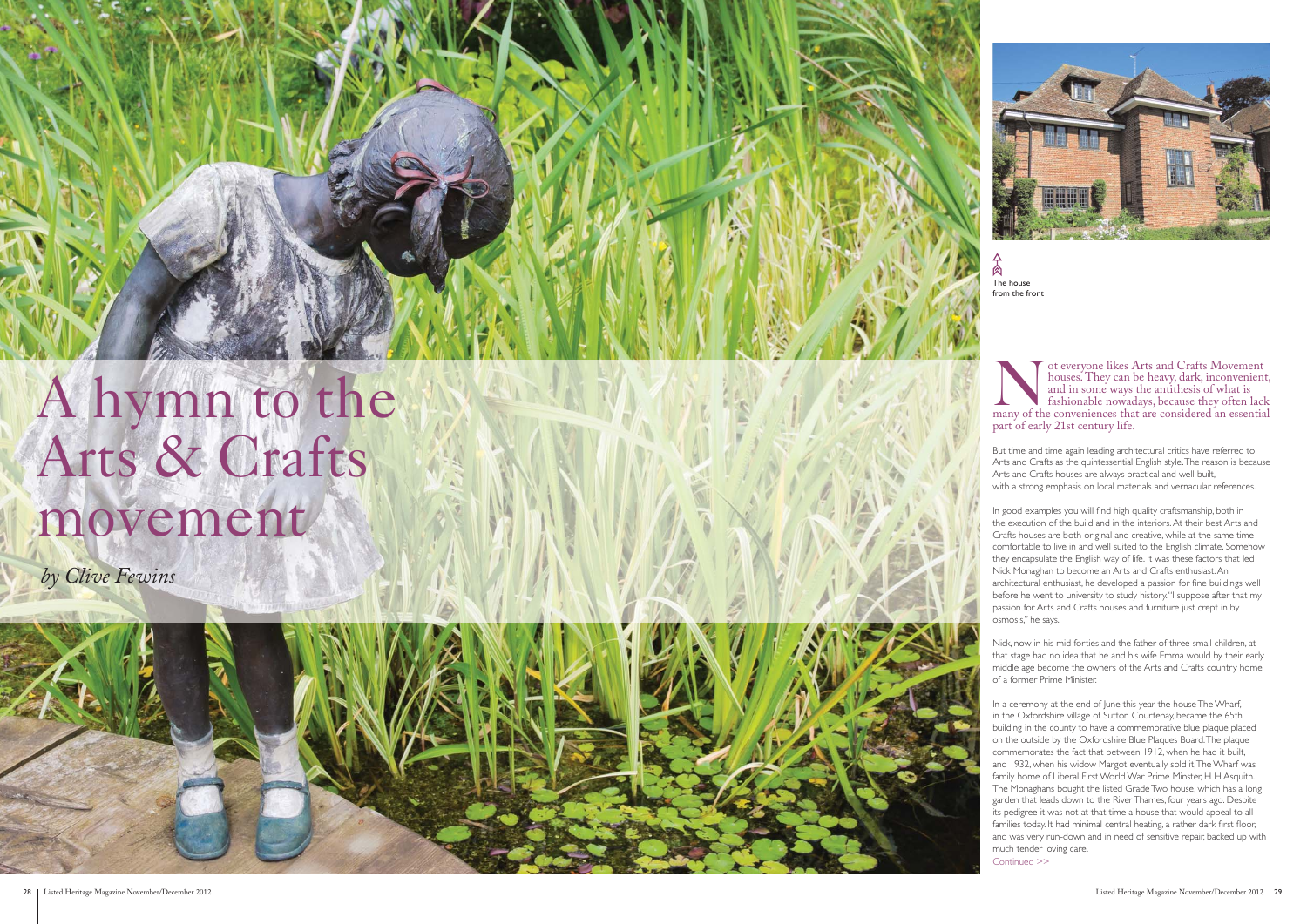A HYMN TO THE ARTS & CRAFTS MOVEMENT







# $(5)$ *We can be fairly sure that most of Asquith's First World War Cabinet came here, as most probably did Kitchener and other Army commanders*

"Basically we have been trying to get the house back to its original floor plan before the Asquiths bought the adjoining Walton House, a Georgian building, in 1913," Nick said. "They then joined The Wharf up to it by means of links on the ground and first floors."

The Asquiths commissioned a leading Arts and Crafts architect of the time, Walter Cave, to design The Wharf. Although Cave was a thoroughgoing Edwardian, whose houses were often likened to those of the far better-known C A Voysey, he produced a building that is unusually symmetrical for an Arts and Crafts house. Some experts have dubbed it 'neo-William and Mary'. It has a hipped roof, raised quoins and slightly projecting wings at the Thamesfacing rear. Nevertheless, it has tall 'Arts and Crafts' chimneys that are especially visible from the rear, and inside some of the fitted furnishings commissioned by the Asquiths include two sets of bookshelves in the library from the workshop of Ernest Gimson at Sapperton in the Cotswolds.

In 1913 after the Asquiths bought Walton House, they refurbished it and turned it mainly into servants' quarters. The kitchen of the original house then became a bridge parlour (it is now the kitchen again) and the kitchen transferred to Walton House. Today, now the two houses are separated again, the only part of The Wharf that occupies part of Walton House by means of a special 'flying freehold' is the first floor bathroom, a notable room in its own right because of the highly unusual glass tiles. It has been stated that Asquith signed the declaration that took Britain into the First World War at The Wharf. "I am not convinced of this," Nick says. "He probably signed the ultimatum that Germany failed to heed, and that led to the war, but as far as I am aware there was no Declaration as such."

The hand-made metal fittings on both are by the blacksmith at the same Cotswold workshop. In addition, all the downstairs floors are original. Nick said: "Arts and Crafts houses were built in many styles. They were not always the informal 'home counties vernacular' houses with large projecting gables that so many people associate with the movement."

What Nick is sure about is that Churchill, who describes The Wharf as "a rabbit warren of a house", mainly because of the crowded attic and the servants quarters created out of the adjoining house, stayed many times between 1912 until the fall of the Asquith government in 1917. He probably slept in the guest room overlooking the river at the rear of the first floor. "We can be fairly sure that most of Asquith's First World War Cabinet came here, as most probably did Kitchener and other Army commanders," said Nick. Continued >>

# $\overline{\mathcal{A}}$

The garden leads down to the River Thames. The barn also belonged to the Asquiths, and Margo Asquith, a socialite, used it for overflow accommodation for her many weekend guests

# $\overline{\left(1+\sqrt{2}\right)}$

The lovely rear facing first floor master bedroom is beautifully furnished in the Arts and Crafts style. It was the room the Asquiths slept in and is nowthe bedroom ofthe Monaghans. It overlooks the long garden going down to the river.



For Emma and Nick Monaghan (inset) renewing but not ruining the kitchen was a major challenge because the rough-plasteredd walls proved difficult to match and concealing all the electric wires was extremely difficult. The wallhung cupboards were commissioned from a joiner who made them in a style resembling that of the now defunct Gordon Russell workshop at Broadway, with fielded edges - panels with a raised central flat surface, often with bevelle<br>Listen and random coloured glass li edges - and random coloured glass lights at the top. The latter resemble work of Arts and Crafts designers of the

The library at The Wharf. It has impressive Arts and Crafts bookcases. The recessed area was originally a passage that went through from the front to the garden. This was part of the 1913 alterations after the purchase of Walton House next door

#### A HYMN TO THE ARTS & CRAFTS MOVEMENT